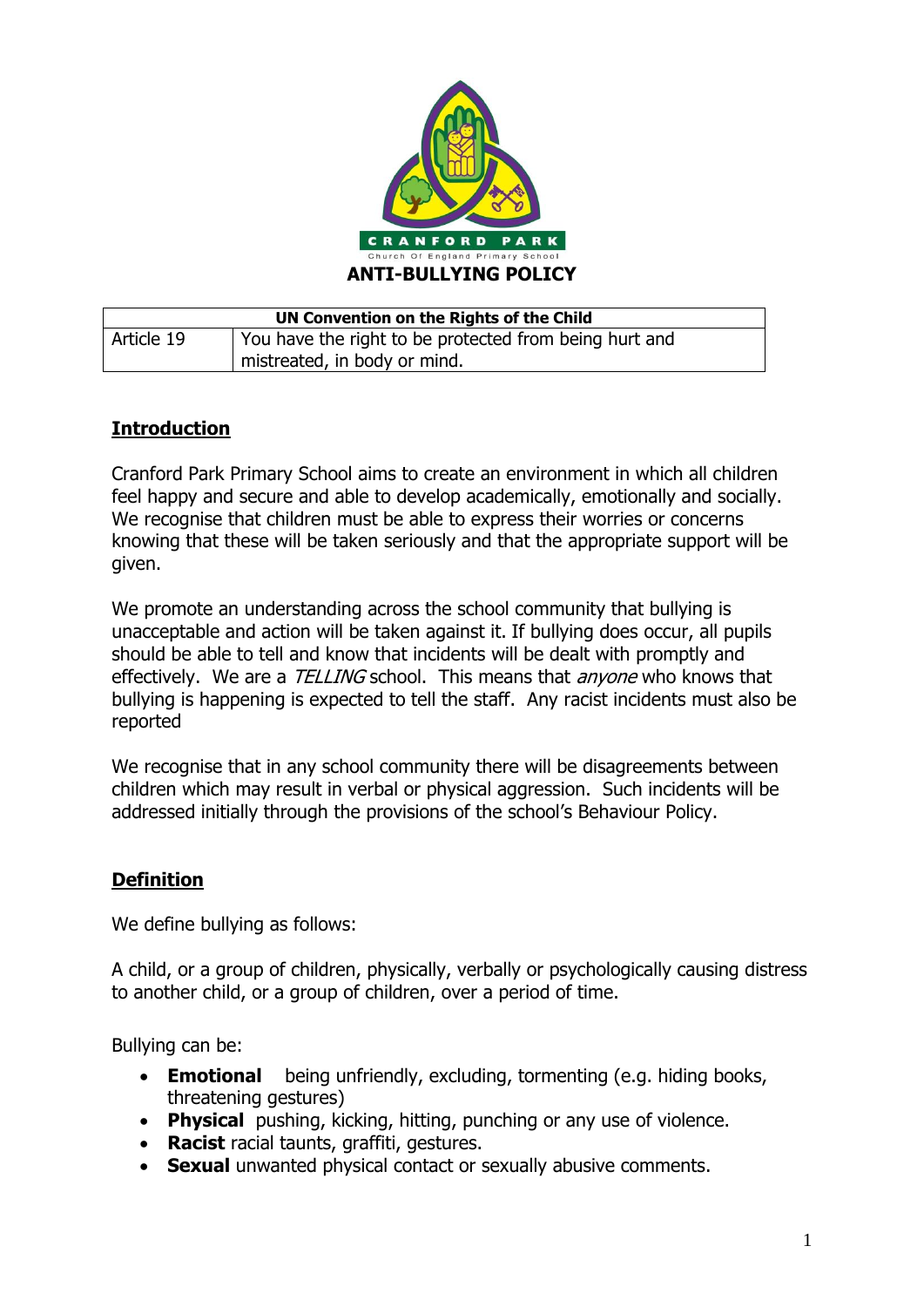- **Homophobic** because of, or focusing on the issue of sexuality.
- **Verbal** Name-calling, sarcasm, spreading rumours, teasing.
- **Cyber** All areas of internet, such as e-mail and internet chat room misuse. Mobile threats by text messaging and calls. Misuse of associated technology i.e. camera and video facilities.
- **Bullying** of pupils who have special educational needs or disabilities

We recognise that bullying is often covert and can be sustained over a period of time, but all incidents will be dealt with individually and with due regard to the particular set of circumstances and individuals involved.

## **Why is it important to respond to Bullying?**

Bullying hurts. No one deserves to be a victim of bullying. Everybody has the right to be treated with respect. Pupils who are bullying need to learn different ways of behaving.

Schools have a responsibility to respond promptly and effectively to issues of bullying.

## **Objectives of this Policy**

- All governors, teaching and non-teaching staff, pupils and parents should have an understanding of what bullying is.
- All governors and teaching and non-teaching staff should know what the school policy is on bullying, and follow it when bullying is reported.
- All pupils and parents should know what the school policy is on bullying, and what they should do if bullying arises.
- As a school we take bullying seriously. Pupils and parents should be assured that they will be supported when bullying is reported.
- Bullying will not be tolerated.

### **Signs and Symptoms**

A child may indicate by signs or behaviour that he or she is being bullied. Adults should be aware of these possible signs and that they should investigate if a child:

- Is frightened of walking to or from school.
- Doesn't want to go on the school/public bus.
- Begs to be driven to school.
- Changes their usual routine
- Is unwilling to go to school (school phobic)
- Begins to truant.
- Becomes withdrawn, anxious or lacking in confidence.
- Starts stammering.
- Attempts or threatens suicide or runs away.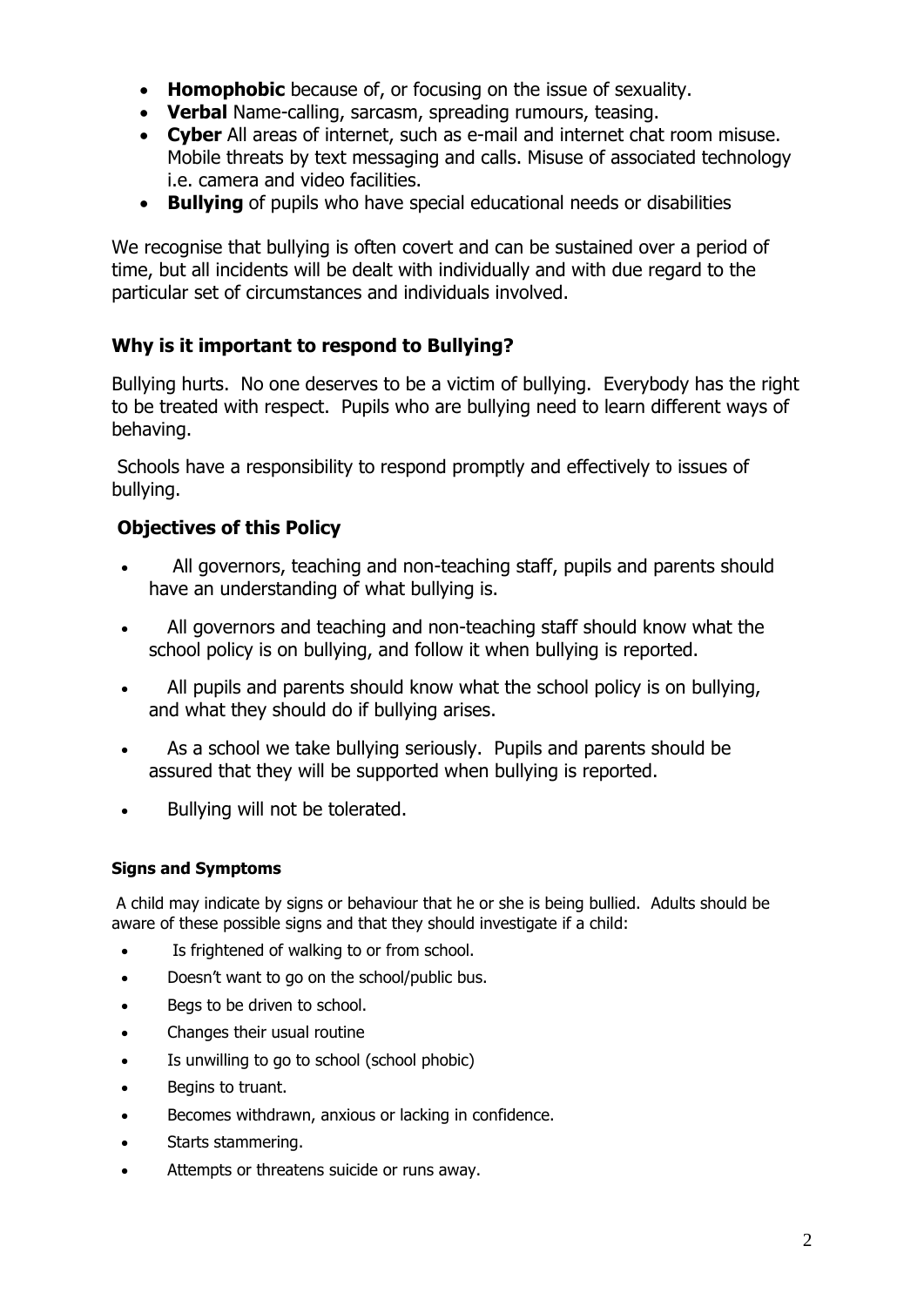- Cries themselves to sleep at night or has nightmares.
- Feels ill in the morning.
- Begins to do poorly in school work.
- Comes home with clothes torn or books damaged.
- Has possessions which are damaged or "go missing"
- Asks for money and starts stealing money (to pay bully)
- Has dinner or other monies continually "lost"
- Has unexplained cuts or bruises.
- Comes home starving (money/lunch has been stolen)
- Becomes aggressive, disruptive or unreasonable.
- Is bullying other children or siblings.
- Stops eating
- Is frightened to say what is wrong.
- Gives improbable excuses if any of the above.
- Is afraid to use the internet or mobile phone.
- Is nervous and jumpy when a cyber message is received.

These signs and behaviours could indicate other problems, but bullying should be considered a possibility and should be investigated.

#### **Dealing with Bullying**

We always promote the highest expectations of behaviour, self-respect and respect for others. Through a Personal, Social and Health Education and Citizenship programme, assemblies and circle time, opportunities are planned specifically to enable children to talk about issues surrounding bullying. They are given clear guidance on what constitutes bullying and through discussion and drama are given the opportunity to rehearse strategies for dealing with bullying.

Children are always encouraged to speak to someone about their worries, and advised that they should tell someone at home, their teacher, another adult in the school, a friend or older pupil.

A report of bullying will be listened to, discussed and a way forward agreed.

### **Sanctions**

Sanctions should be used where bullying is proven. We will operate the sanctions by:

- 1. Making it clear that we disapprove of bullying.
- 2. Explaining clearly the punishment and why it is being given.
- 3. In many incidents: